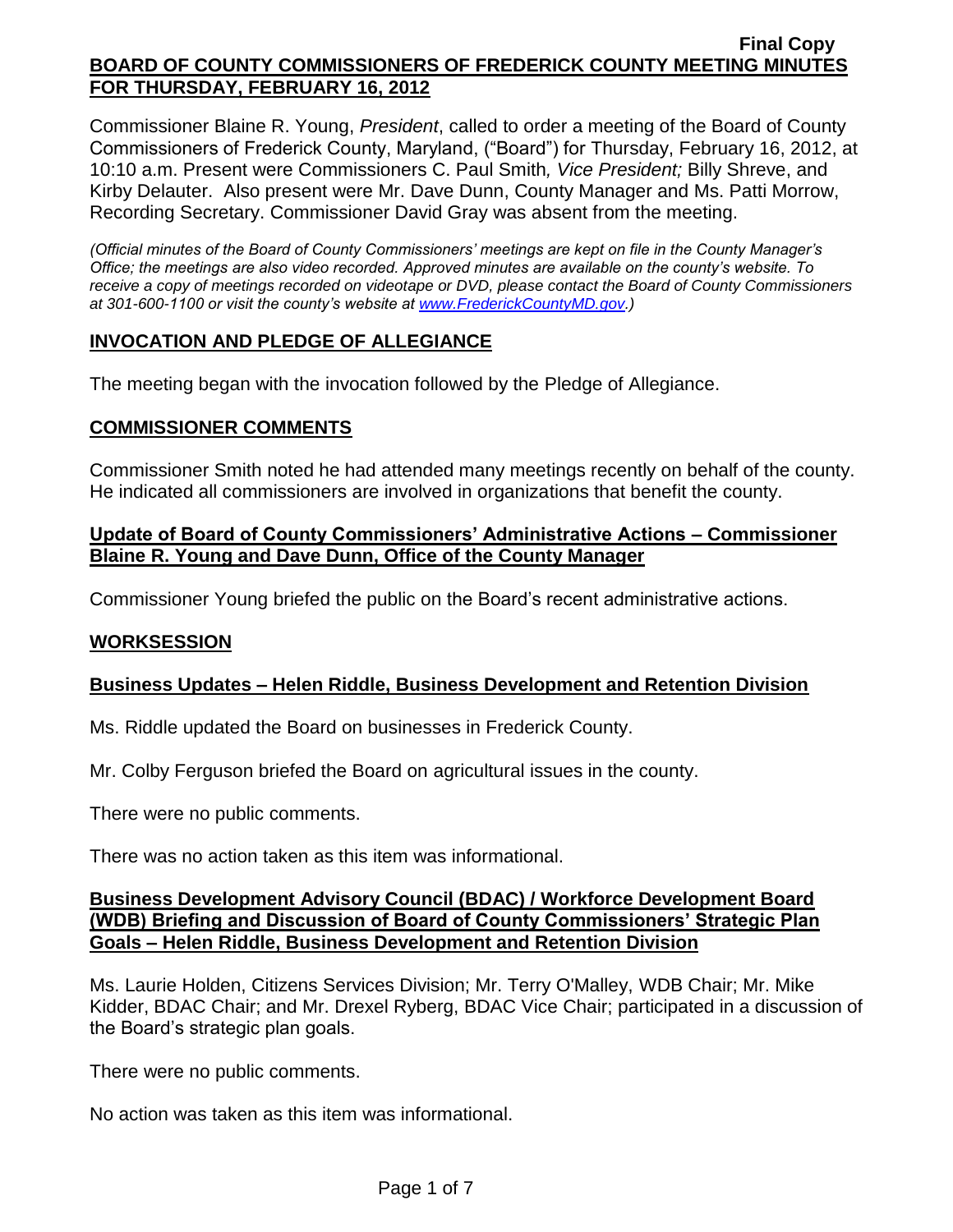# **AGENDA BRIEFING**

Commissioner Young noted the following public hearings:

Tuesday, February 21, at 7:00 p.m.: Proposed Ordinance to Amend Chapters 1-19, 1-20 and 1-25, of the County Code to Allow Adequate Public Facilities Ordinance (APFO) Approval as a part of a Developers Rights and Responsibilities Agreement (DRRA) – Kathy Mitchell, Office of the County Attorney; and Proposed Ordinance Regarding English as the Official Language of Frederick County – John Mathias, Office of the County Attorney

Thursday, February 23, at 10:00 a.m.: Airport Property Purchase Offer – Richard McCain, Office of the County Attorney; and Amendment of the List of Exempt Employees – Linda Thall, Office of the County Attorney

### **ADMINISTRATIVE BUSINESS**

## **Approval of Board of County Commissioners' Meeting Minutes**

The following minutes were approved by unanimous consent noting Commissioner Smith's absence on December 20 would be edited:

- ◆ Thursday, December 8, 2011
- ◆ Thursday, December 8, 2011, Closed Session
- Thursday, December 15, 2011
- ◆ Thursday, December 15, 2011, Closed Session
- ◆ Tuesday, December 20, 2011

## **Bid Award - Purchasing Memo #12-119, Recommendation to Transition the Existing Commercial Card Program from Bank of America to JP Morgan Chase Bank – Hal Good, Finance Division**

Mr. Good commented on the bid award.

Commissioner Young moved to approve Purchasing Memo #12-119 as presented conditioned on legal staff's approval.

## **Memorandum of Understanding (MOU) for Inspection Services Between Frederick Community College (FCC) and Frederick County Government – Chuck Nipe, Public Works Division**

Mr. Nipe presented the MOU for inspection support for two (2) FCC projects: new parking deck and the Student Services Building.

Mr. Doug Browning, FCC, commented on the inspection support request.

Commissioner Smith moved to execute the MOU with FCC. Commissioner Shreve seconded the motion that passed 3-0-1 with Commissioner Gray absent and Commissioner Delauter abstained.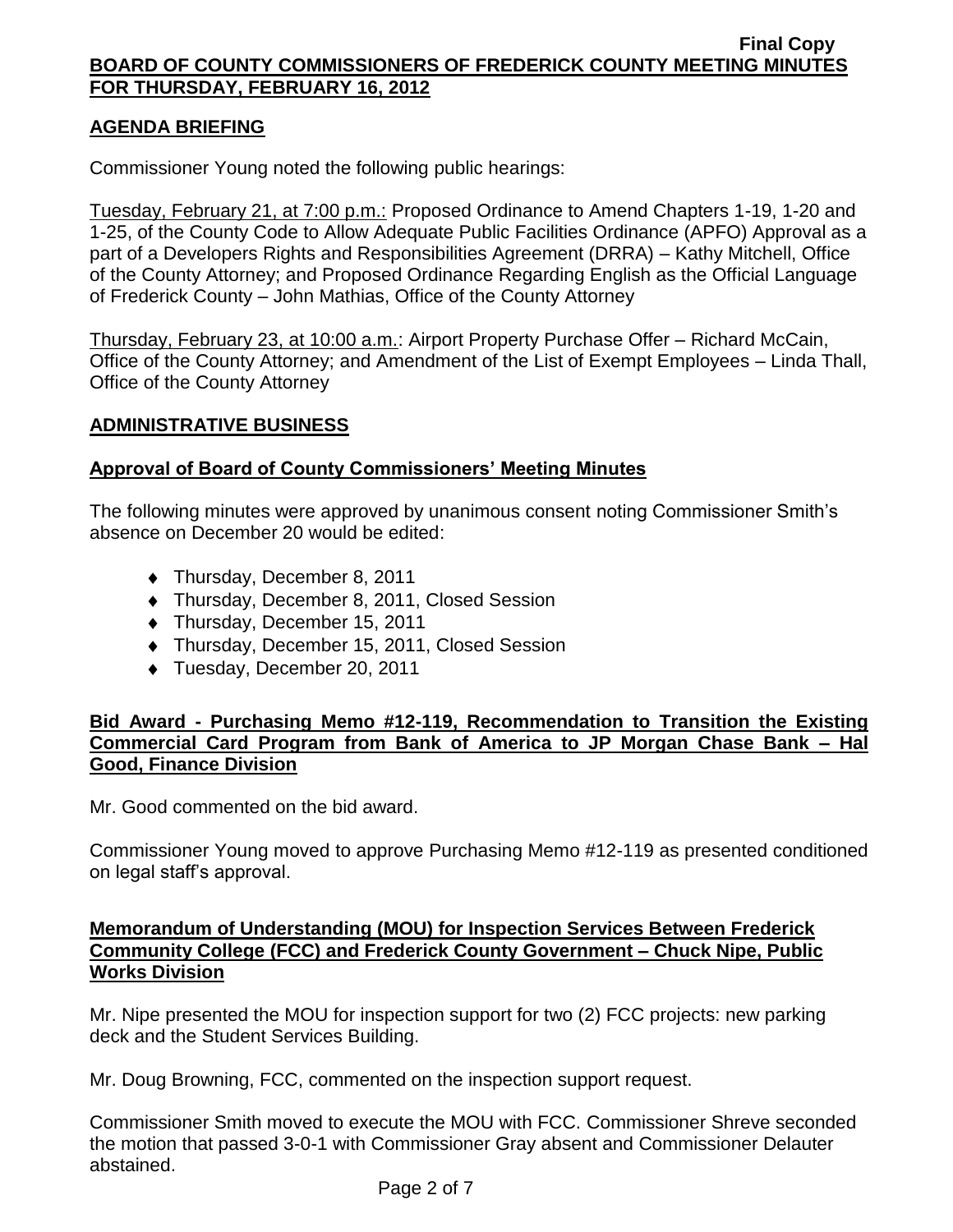# **Legislative Update – John Mathias, Office of the County Attorney and Ragen Cherney, Office of the County Manager**

Mr. Mathias and Mr. Cherney briefed the Board on the issues before the Frederick County delegation members.

Commissioner Young moved to send correspondence to the delegation to resist the pension shift presented by the Maryland Governor and to request language to enact measures making the teacher pension self-sustaining. Commissioner Smith seconded the motion that passed 4-0 with Commissioner Gray absent.

### **COMMISSIONER COMMENTS**

Commissioner Delauter indicated that Frederick County was setting the standard regarding keeping government at the level to meet the core standards of governing.

## **PUBLIC COMMENTS**

• Diane Smolley

# **QUESTIONS – PRESS**

None.

## **CLOSED SESSION**

Commissioner Smith moved to go into closed session under the Maryland Annotated Code State Government Article § 10-508(a)(3) To consider the acquisition of real property for a public purpose and matters directly related thereto; (7) To consult with counsel to obtain legal advice on a legal matter; and (8) To consult with staff, consultants, or other individuals about pending or potential litigation. Commissioner Delauter seconded the motion that passed 4-0 with Commissioner Gray absent.

## **ADJOURN**

The meeting adjourned at 11:30 a.m.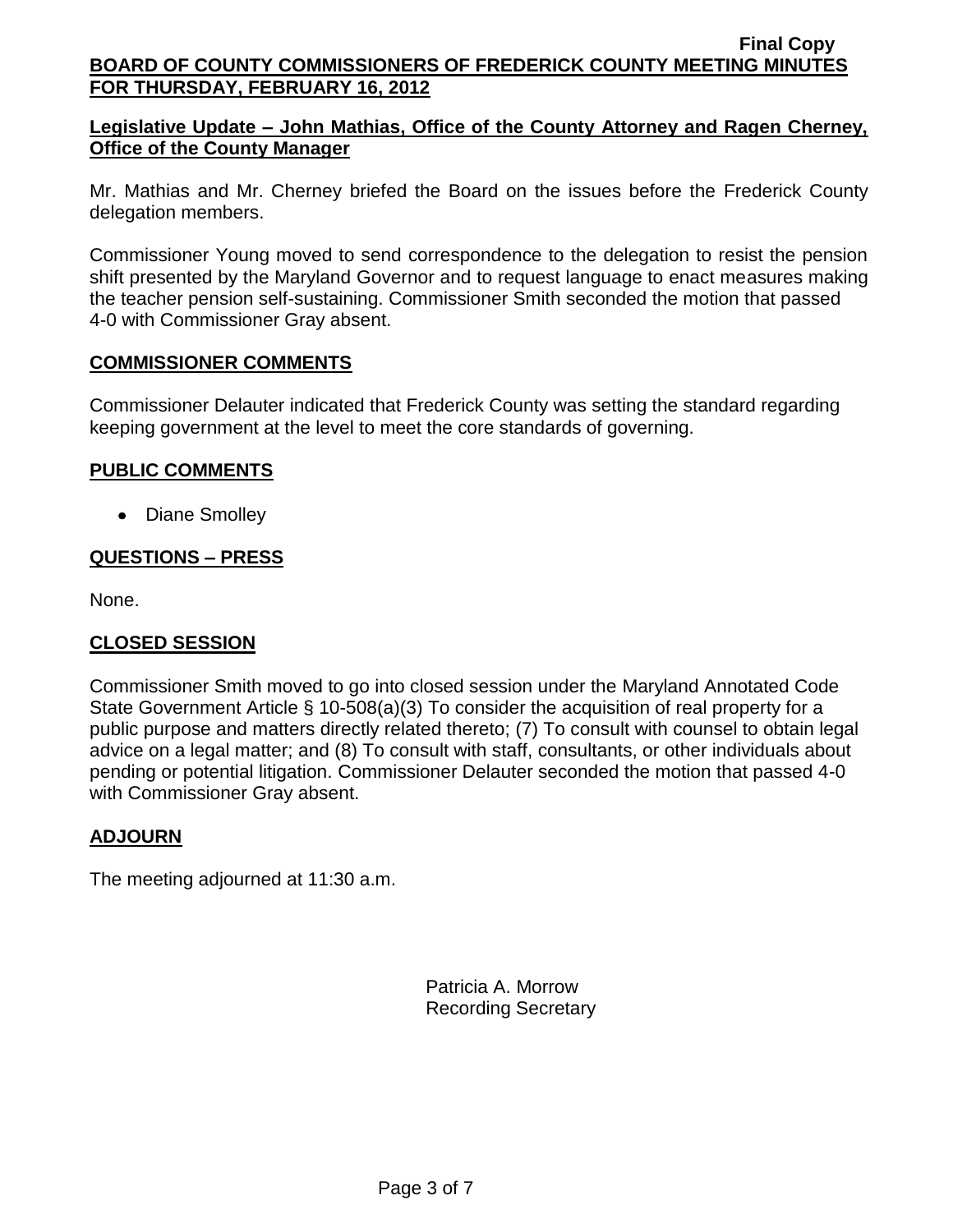# **FORM OF STATEMENT FOR CLOSING THE MEETING OF THURSDAY, FEBRUARY 16, 2012**

# **STATUTORY AUTHORITY TO CLOSE SESSION**

## **State Government Article §10-508(a):**

(3) To consider the acquisition of real property for a public purpose and matters directly related thereto.

### **Motion:**

Commissioner Smith moved to go into closed session under the Maryland Annotated Code State Government Article § 10-508 (a) (3) To consider the acquisition of real property for a public purpose and matters directly related thereto. Commissioner Delauter seconded the motion that passed 4-0 with Commissioner Gray absent.

### **Time and Location:**

11:35 a.m. – Third Floor Meeting Room, Winchester Hall

## **Topic to be Discussed:**

To discuss the acquisition of an interest in real property for purposes of agricultural preservation.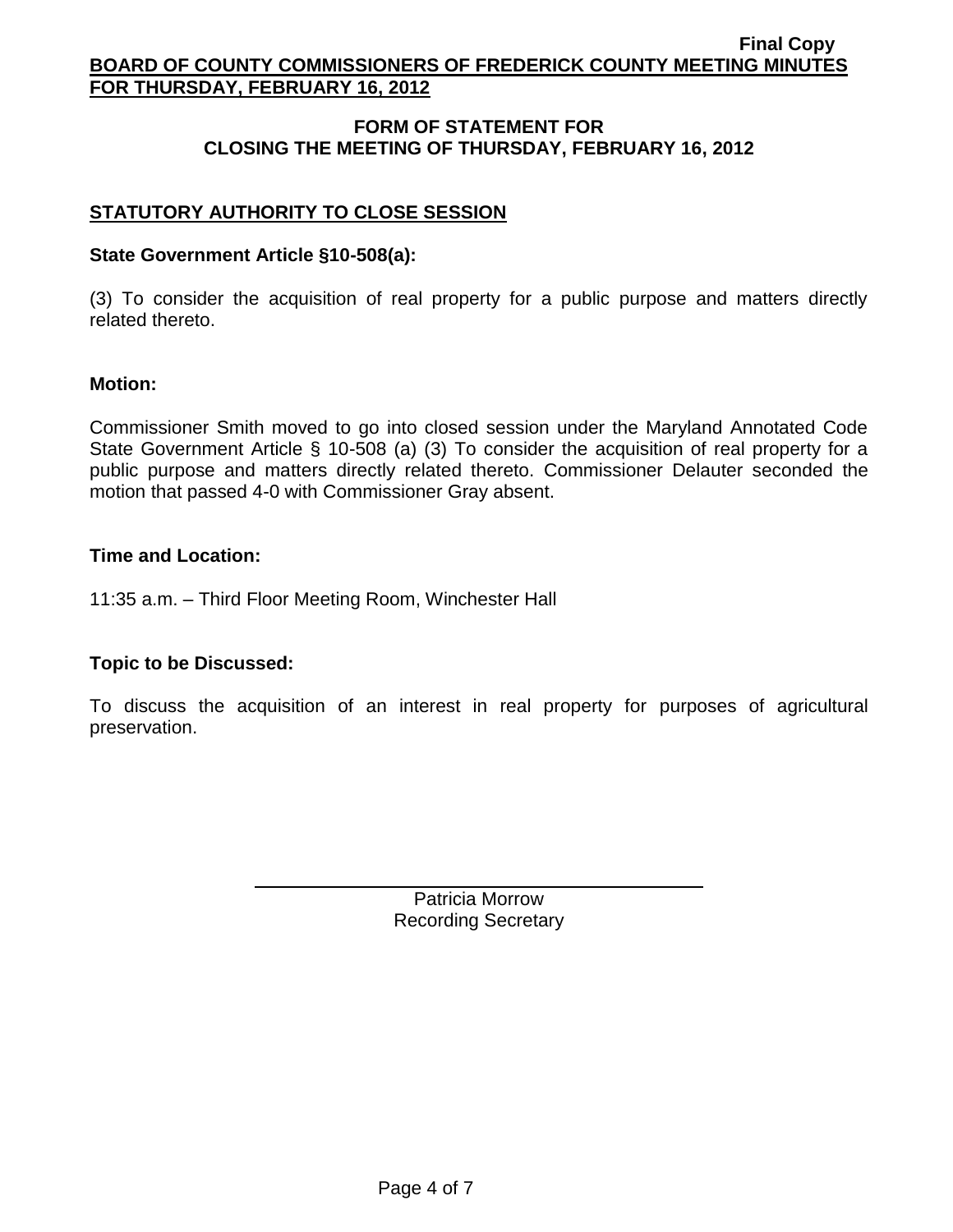### **FORM OF STATEMENT FOR MINUTES OF NEXT OPEN MEETING ON TUESDAY, FEBRUARY 21, 2012, FOLLOWING THE CLOSED MEETING OF THURSDAY, FEBRUARY 16, 2012**

# **STATUTORY AUTHORITY TO CLOSE SESSION**

### **State Government Article §10-508(a):**

(3) To consider the acquisition of real property for a public purpose and matters directly related thereto.

#### **Motion:**

Commissioner Smith moved to go into closed session under the Maryland Annotated Code State Government Article § 10-508 (a) (3) To consider the acquisition of real property for a public purpose and matters directly related thereto. Commissioner Delauter seconded the motion that passed 4-0 with Commissioner Gray absent.

### **Time and Location:**

11:35 a.m. – Third Floor Meeting Room, Winchester Hall

## **Others in Attendance:**

D. Dunn, J. Mathias, M. Chomel, K. Demosky, E. Soter, Gary Hessong, R. Shen, A. Bradley, T. Wilt, and P. Morrow.

## **Topic Discussed:**

To discuss the acquisition of an interest in real property for purposes of agricultural preservation.

#### **Action Taken:**

Staff was directed to proceed with the acquisition of the two (2) easements as presented.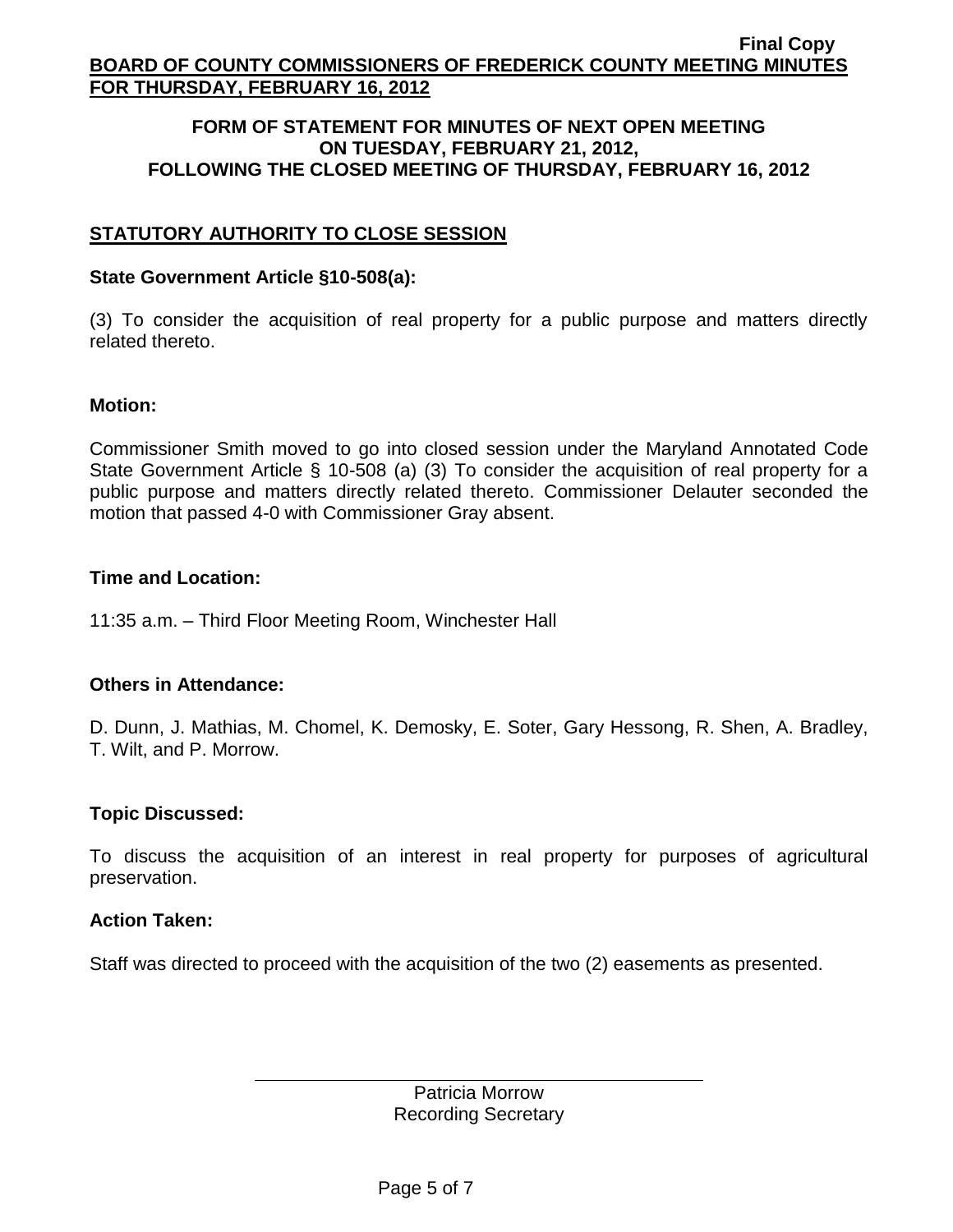# **FORM OF STATEMENT FOR CLOSING THE MEETING OF THURSDAY, FEBRUARY 16, 2012**

# **STATUTORY AUTHORITY TO CLOSE SESSION**

### **State Government Article §10-508(a):**

(7) To consult with counsel to obtain legal advice on a legal matter; and (8) To consult with staff, consultants, or other individuals about pending or potential litigation.

### **Motion:**

Commissioner Smith moved to go into closed session under the Maryland Annotated Code State Government Article § 10-508 (7) To consult with counsel to obtain legal advice on a legal matter; and (8) To consult with staff, consultants, or other individuals about pending or potential litigation. Commissioner Delauter seconded the motion that passed 4-0 with Commissioner Gray absent.

### **Time and Location:**

11:35 a.m. – Third Floor Meeting Room, Winchester Hall

## **Topic to be Discussed:**

To discuss with the county's attorneys a change in a settlement proposal received in pending litigation.